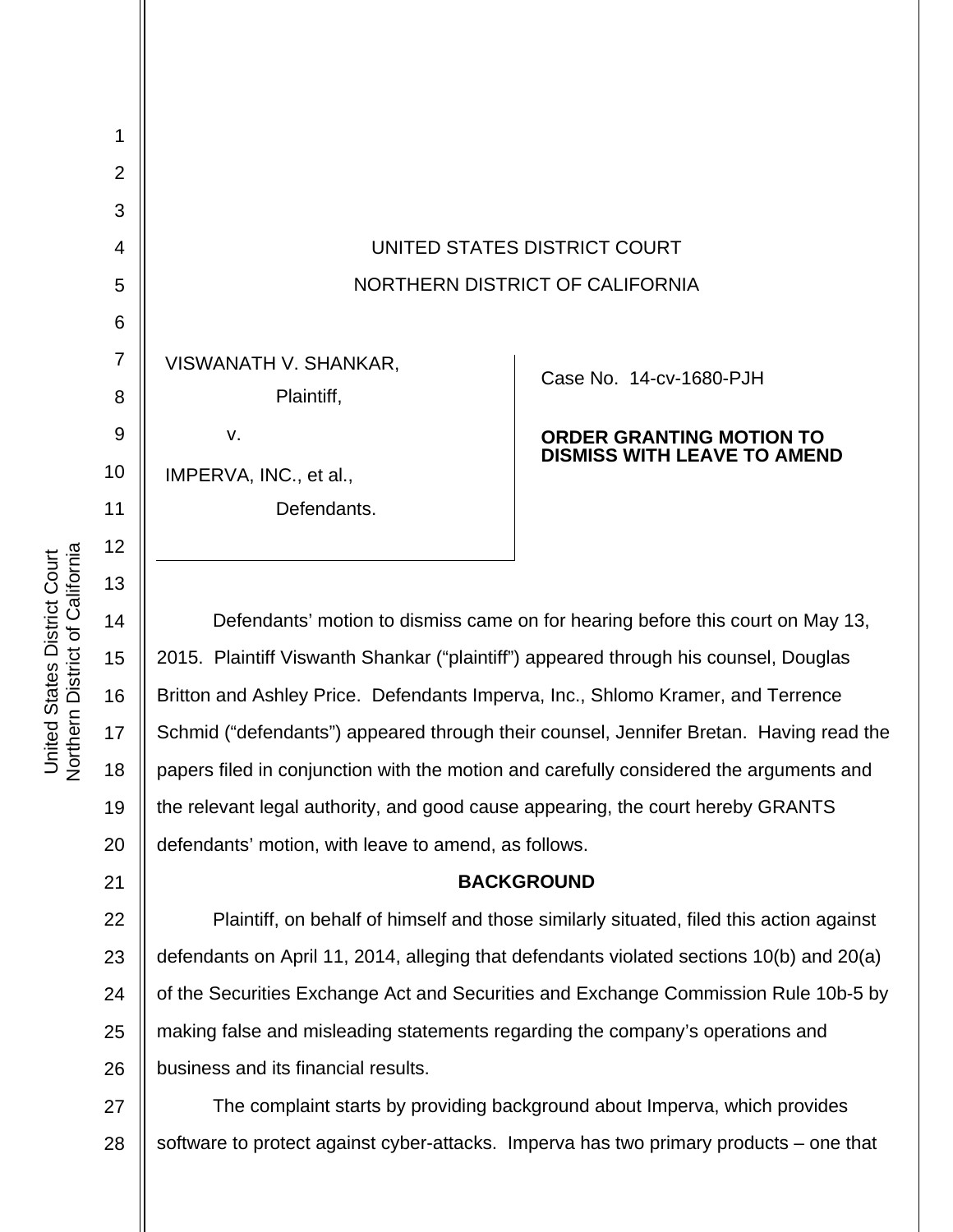1

2

3

4

5

6

7

8

9

10

11

12

13

14

15

16

17

18

provides on-premise database security in data centers (SecureSphere), and one cloudbased security product (Incapsula). Amended Complaint ("Complaint"), ¶ 29. The complaint describes SecureSphere as Imperva's flagship product, accounting for a majority of Imperva's revenue. Id.

Imperva was co-founded by defendant Kramer (the other co-founder is not a defendant in this case), who served as CEO during the class period. Defendant Schmid serves as Imperva's Chief Financial Officer.

After Imperva went public in 2011, its stock price rose nearly 120%, leading defendants to boast about its "strong competitive position" throughout 2012. Complaint, ¶¶ 34-35. On May 2, 2013 (the start of the class period), Imperva reported strong financial results for the first quarter of 2013, and told investors that their investments in infrastructure "are beginning to pay off," and that their results "highlight the underlying strength of their technology." Id., ¶ 37. Defendants also stated that Imperva had a very strong win-loss ratio against its competitors. **Id.** Plaintiff claims that these statements were false and misleading, as defendants "failed to tell investors [] that Imperva was losing deals for its largest and most profitable SecureSphere product to IBM" because IBM was offering its product at a much lower cost (including by bundling its products together, essentially offering its competitive product for free). Id., ¶ 39.

19 20 21 22 23 24 25 26 On August 7, 2013, defendants announced Imperva's second quarter 2013 results, reporting "strong demand" and a "very strong" win-loss ratio against competitors. Complaint, ¶¶ 40, 42. At a roadshow on August 14, 2013, Schmid stated that Imperva "had the best technology available" and that Imperva "had a bigger lead on [IBM] on the technical side." Id., 143. Plaintiff alleges that these statements were false and misleading because Imperva was actually losing deals to IBM based on cost, and because Imperva "did not have meaningful mainframe coverage" as compared to IBM. Id., ¶¶ 44-45.

27 28 Also in August 2013, Kramer sold another cyber-security company of his (Trusteer) to IBM for close to \$1 billion, of which Kramer received \$240 million.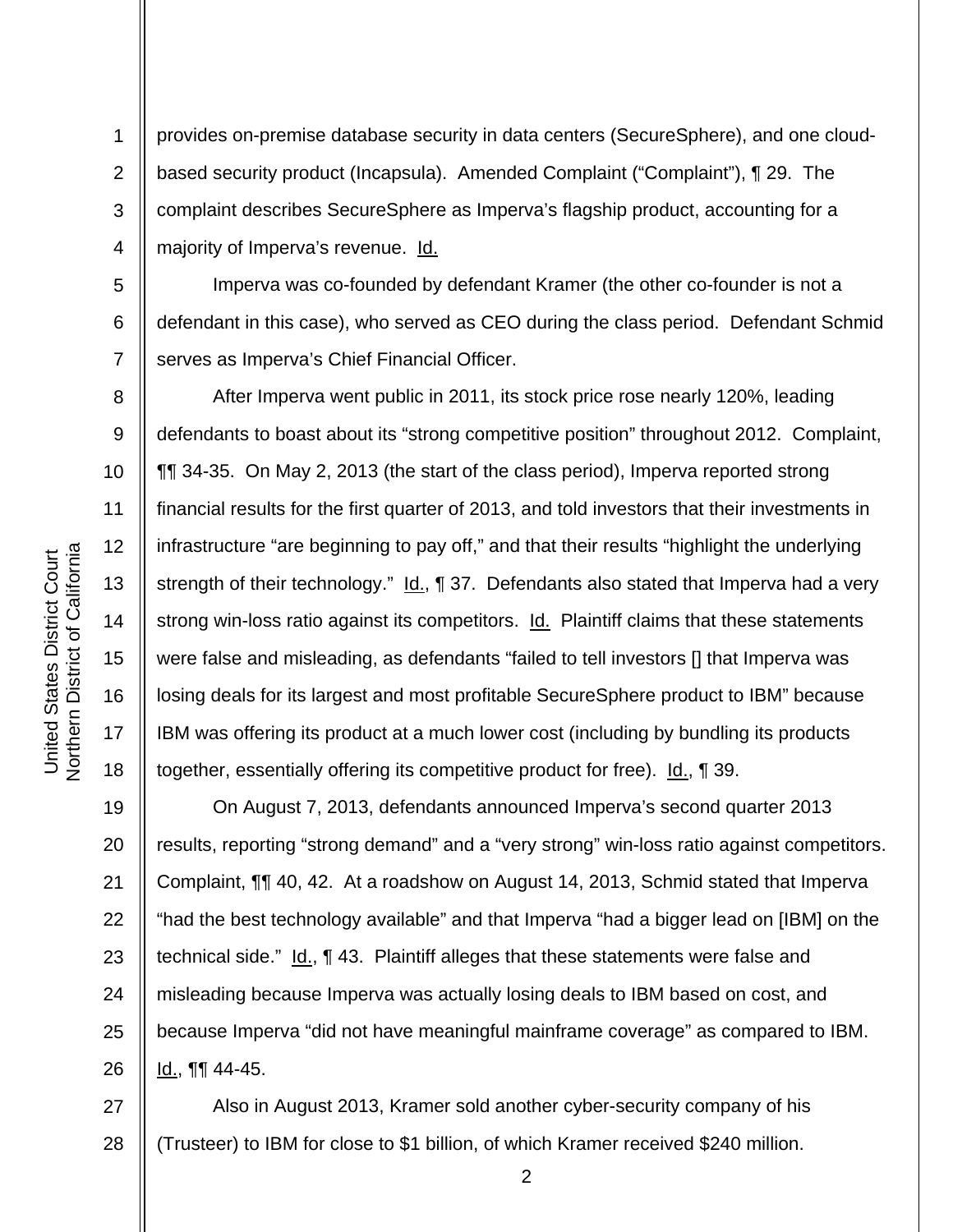1

2

3

4

5

6

7

8

9

10

11

12

13

14

15

16

17

18

19

20

21

22

23

24

25

Complaint, ¶ 46. Plaintiff points to statements from Trusteer's CEO (who was also the co-founder of Imperva along with Kramer) that Trusteer and IBM shared a "joint vision" and that they "started getting to know the products and abilities on each side" going back to early 2012. Id., ¶ 50.

In November 2013, defendants continued to speak of "robust" demand for Imperva's products and "very strong" win-loss ratios against competitors. Complaint, ¶ 53. Schmid also stated at a November 2013 conference that Imperva's competitors "rely a bit more on their political connections and a little less on their innovations." Id., ¶ 55. Schmid then expanded on these comments at another conference in December, claiming that Imperva beat IBM "four out of five times" in competition, that it had "superior technology," and that IBM's successes were due to "taking the CEO to Augusta National to play a round of golf." Id., ¶ 57. Schmid also stated that "[t]echnically, we're better or we wouldn't win four out of five times" and "we have superior technology to IBM, no question." Id. Plaintiff claims that these statements were false and misleading because, again, IBM offered its products at a lower cost, and because Imperva was struggling against another competitor in addition to IBM, F5 Networks. Id., 158-59.

Imperva's stock increased over 60% during the last three months of 2013, and Kramer began to sell his Imperva stock for the first time since it had gone public. Between January 2 and January 8, 2014, Kramer sold 100,000 shares for \$4.9 million. Complaint, ¶ 61.

On February 6, 2014, defendants again spoke of Imperva's "strong head-to-head win ratio" against its competitors and the "ongoing demand for our integrated solutions." Complaint, ¶ 63. Plaintiff alleges that these statements were false and misleading because Imperva was continuing to lose deals to IBM based on cost, and because it was also losing deals to F5 Networks, which had partnered with IBM. Id., **[1]** 66-67.

26 27 28 On the same day, Imperva also announced a revenue forecast of \$36 to \$37 million for the first quarter of 2014. Complaint, ¶ 96. Plaintiff alleges that this forecast was false and misleading or made without a reasonable basis because Imperva was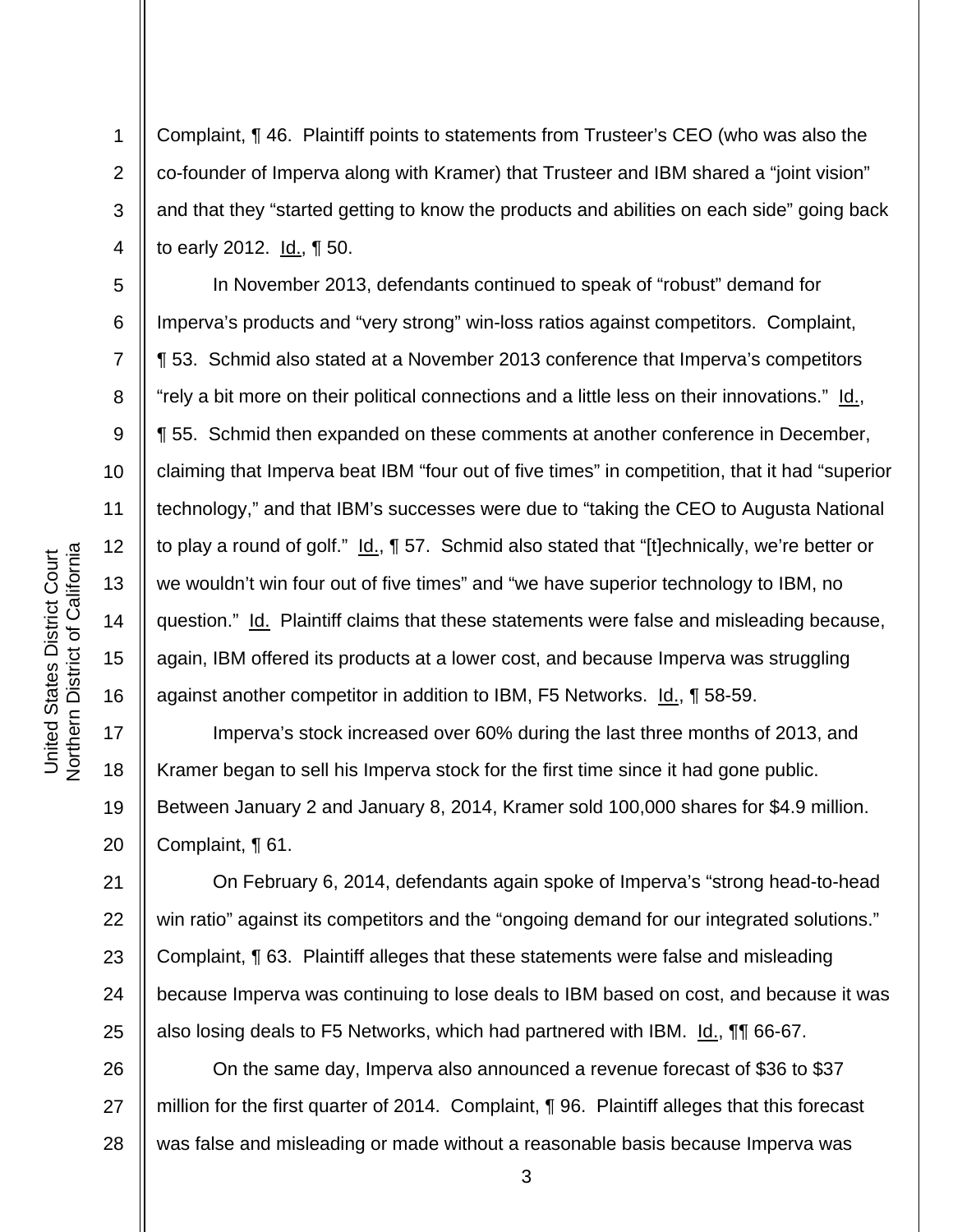1

2

3

4

5

6

7

8

9

10

11

12

13

14

15

16

17

18

19

20

21

losing deals to IBM, because Imperva's lack of mainframe coverage was hurting its ability to compete, and because IBM had partnered with F5 Networks to offer a more comprehensive security solution than Imperva could offer.  $Id_{.} \P$  98.

Also on the same day, Imperva announced the acquisition of two cloud-based companies – Skyfence and Incapsula (the latter of which was already majority-owned by Imperva). Complaint, ¶ 64. Both acquired companies were co-founded by Kramer, and while much of his compensation was in the form of Imperva stock, he also received \$13.3 million in cash. Id. Defendants allegedly denied that these deals were made out of necessity, insisting that SecureSphere was not losing business to cloud-based products, but plaintiff claims that these denials were false and misleading because SecureSphere was in fact losing ground to Incapsula and other cloud-based solutions. Plaintiff also alleges that the statements about Imperva's strong win-loss ratio and technological superiority were false and misleading because they were losing to F5 Networks, which had partnered with IBM to offer an actual "combined solution." Id., 167.

Between April 1 and April 7, 2014, Kramer sold another 100,000 shares of Imperva for \$5.25 million. Complaint, ¶ 68.

On April 9, 2014, defendants "shocked the market" with first quarter results that missed the revenue forecast by nearly \$6 million. Complaint, ¶ 69. Imperva's stock price fell 44% in a single day of trading. Id. The complaint notes that "[a]nalysts directly attributed this news to increased competition from IBM for large on-premise deals." Id., ¶ 102.

22 23 24 The operative complaint was filed on October 10, 2014, and asserts two causes of action: (1) violation of § 10(b) of the Securities Act and Rule 10b-5, asserted against all defendants; and (2) violation of § 20(a) and Rule 10b-5, asserted against all defendants.

25

27

28

## **DISCUSSION**

26 A. Legal Standards

1. Motions to dismiss under Rule 12(b)(6)

A motion to dismiss under Federal Rule of Civil Procedure 12(b)(6) tests for the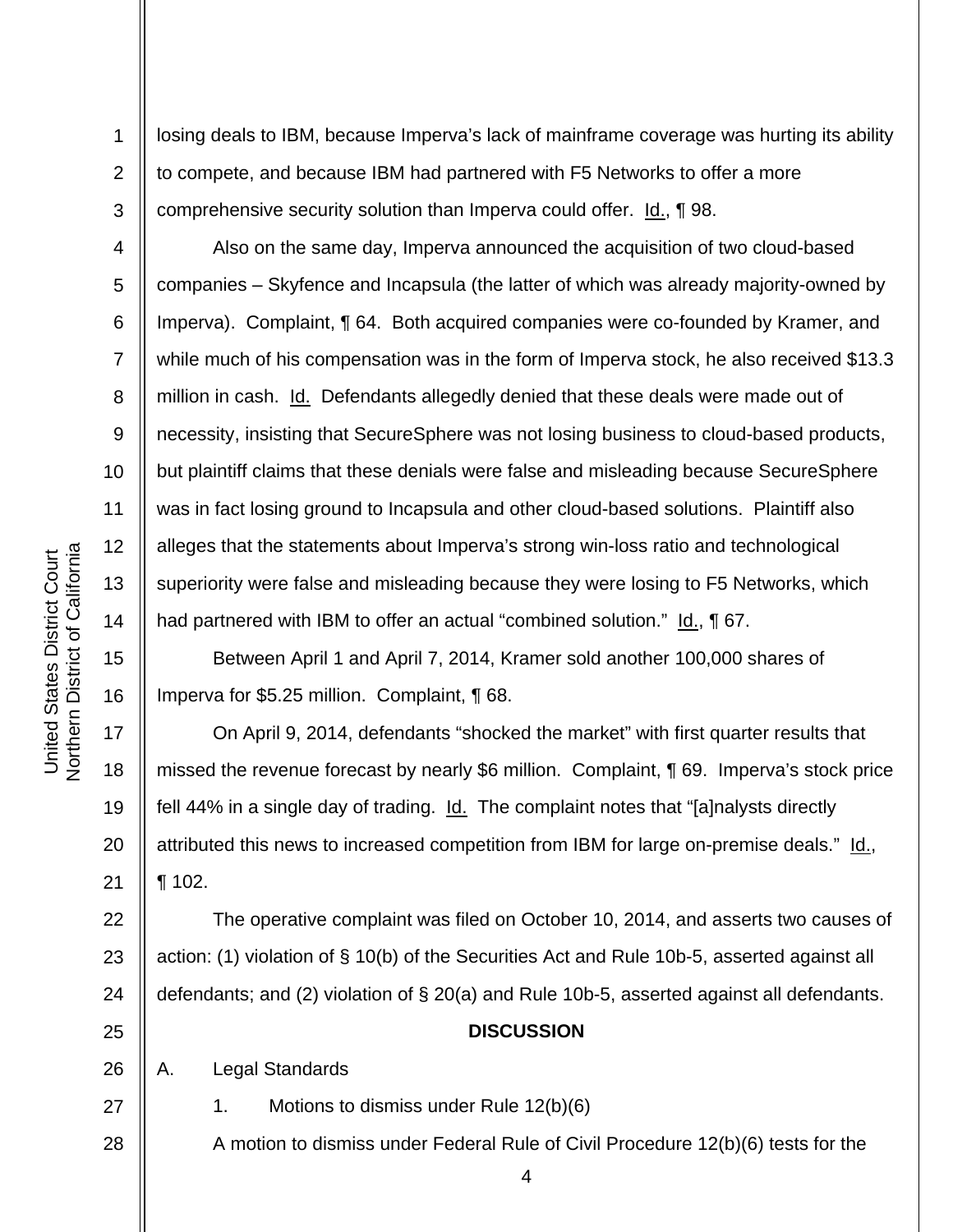6 legal sufficiency of the claims alleged in the complaint. Ileto v. Glock, Inc., 349 F.3d 1191, 1199-1200 (9th Cir. 2003). Review is limited to the contents of the complaint. Allarcom Pay Television, Ltd. v. Gen. Instrument Corp., 69 F.3d 381, 385 (9th Cir. 1995). To survive a motion to dismiss for failure to state a claim, a complaint generally must satisfy only the minimal notice pleading requirements of Federal Rule of Civil Procedure 8, which requires that a complaint include a "short and plain statement of the claim showing that the pleader is entitled to relief." Fed. R. Civ. P. 8(a)(2).

A complaint may be dismissed under Rule 12(b)(6) for failure to state a claim if the plaintiff fails to state a cognizable legal theory, or has not alleged sufficient facts to support a cognizable legal theory. Balistreri v. Pacifica Police Dep't, 901 F.2d 696, 699 (9th Cir. 1990). The court is to "accept all factual allegations in the complaint as true and construe the pleadings in the light most favorable to the nonmoving party." Outdoor Media Group, Inc. v. City of Beaumont, 506 F.3d 895, 899-900 (9th Cir. 2007).

14 20 22 23 24 25 However, legally conclusory statements, not supported by actual factual allegations, need not be accepted. Ashcroft v. Iqbal, 556 U.S. 662, 678-79 (2009). The allegations in the complaint "must be enough to raise a right to relief above the speculative level." Bell Atlantic Corp. v. Twombly, 550 U.S. 544, 555 (2007) (citations and quotations omitted). A claim has facial plausibility when the plaintiff pleads factual content that allows the court to draw the reasonable inference that the defendant is liable for the misconduct alleged." Igbal, 556 U.S. at 678 (citation omitted). "[W]here the wellpleaded facts do not permit the court to infer more than the mere possibility of misconduct, the complaint has alleged – but it has not 'show[n]' – 'that the pleader is entitled to relief." Id. at 679. In the event dismissal is warranted, it is generally without prejudice, unless it is clear the complaint cannot be saved by any amendment. See Sparling v. Daou, 411 F.3d 1006, 1013 (9th Cir. 2005).

26 27 28 In addition, while the court generally may not consider material outside the pleadings when resolving a motion to dismiss for failure to state a claim, the court may consider matters that are properly the subject of judicial notice. Lee v. City of Los

1

2

3

4

5

7

8

9

10

11

12

13

15

16

17

18

19

21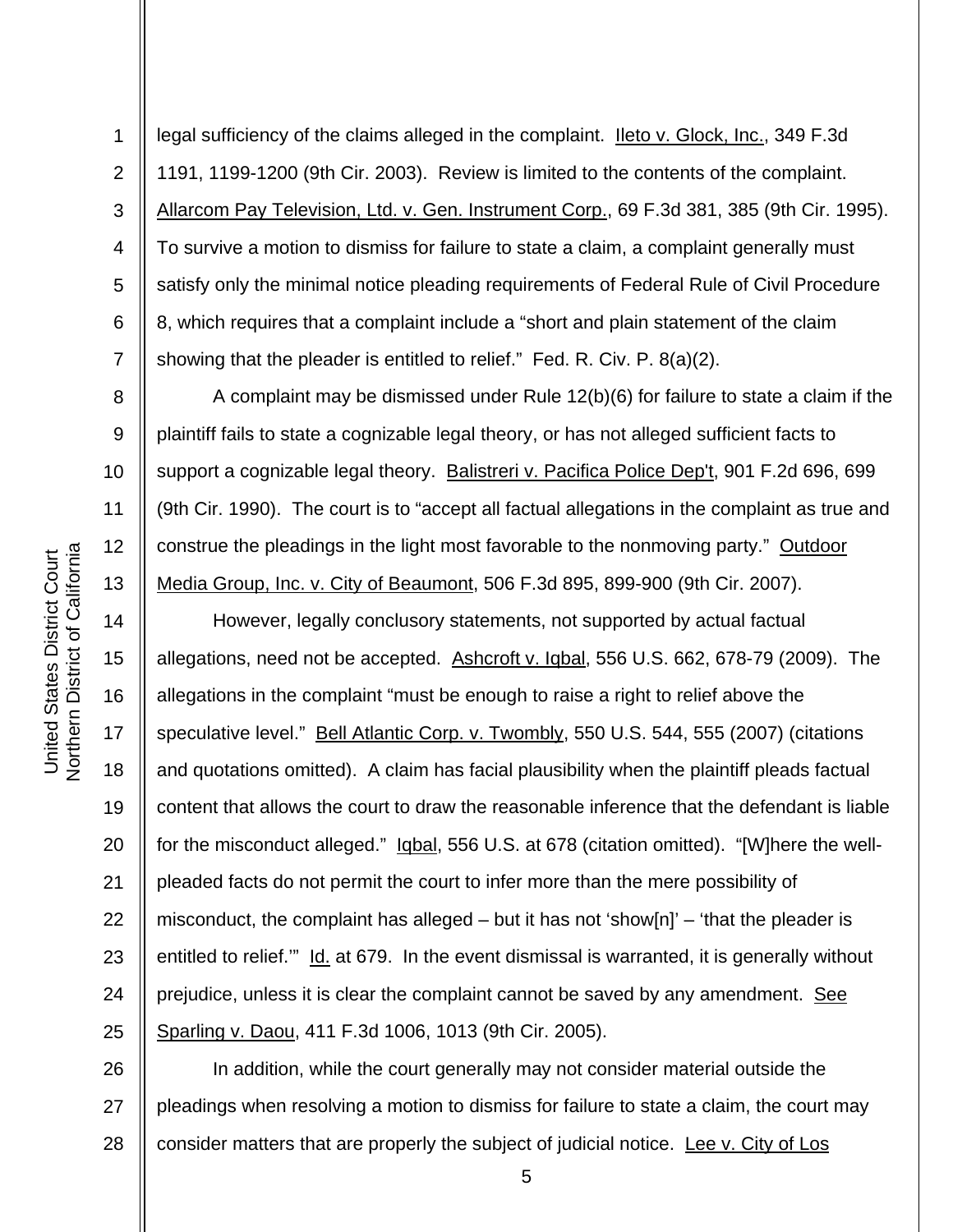1 2 3 4 5 6 7 Angeles, 250 F.3d 668, 688-89 (9th Cir. 2001); Mack v. South Bay Beer Distributors, Inc., 798 F.2d 1279, 1282 (9th Cir. 1986). Additionally, the court may consider exhibits attached to the complaint, see Hal Roach Studios, Inc. V. Richard Feiner & Co., Inc., 896 F.2d 1542, 1555 n.19 (9th Cir. 1989), as well as documents referenced extensively in the complaint and documents that form the basis of a the plaintiff's claims. See No. 84 Employer–Teamster Joint Counsel Pension Trust Fund v. America West Holding Corp., 320 F.3d 920, 925 n.2 (9th Cir. 2003).

8

2. Federal Rule of Civil Procedure 9(b)

9 10 11 12 13 14 15 16 17 18 19 20 Generally, plaintiffs in federal court are required to give a short, plain statement of the claim sufficient to put the defendants on notice. Fed. R. Civ. P. 8. In actions alleging fraud, however, "the circumstances constituting fraud or mistake shall be stated with particularity." Fed. R. Civ. P. 9(b). Under Rule 9(b), the complaint must allege specific facts regarding the fraudulent activity, such as the time, date, place, and content of the alleged fraudulent representation, how or why the representation was false or misleading, and in some cases, the identity of the person engaged in the fraud. In re GlenFed Sec. Litig., 42 F.3d 1541, 1547-49 (9th Cir. 1994). Because the plaintiff must set forth what is false or misleading about a particular statement, he must do more than simply allege the neutral facts necessary to identify the transaction; he must also explain why the disputed statement was untrue or misleading at the time it was made. Yourish v. California Amplifier, 191 F.3d 983, 992-93 (9th Cir. 1999).

21

22

3. Claims under the 1934 Securities Exchange Act

23 24 25 26 Section 10(b) of the Securities Exchange Act of 1934 provides, in part, that it is unlawful "to use or employ in connection with the purchase or sale of any security registered on a national securities exchange or any security not so registered, any manipulative or deceptive device or contrivance in contravention of such rules and regulations as the [SEC] may prescribe." 15 U.S.C. § 78j(b).

27

28

Northern District of California **Northern District of California** United States District Court United States District Court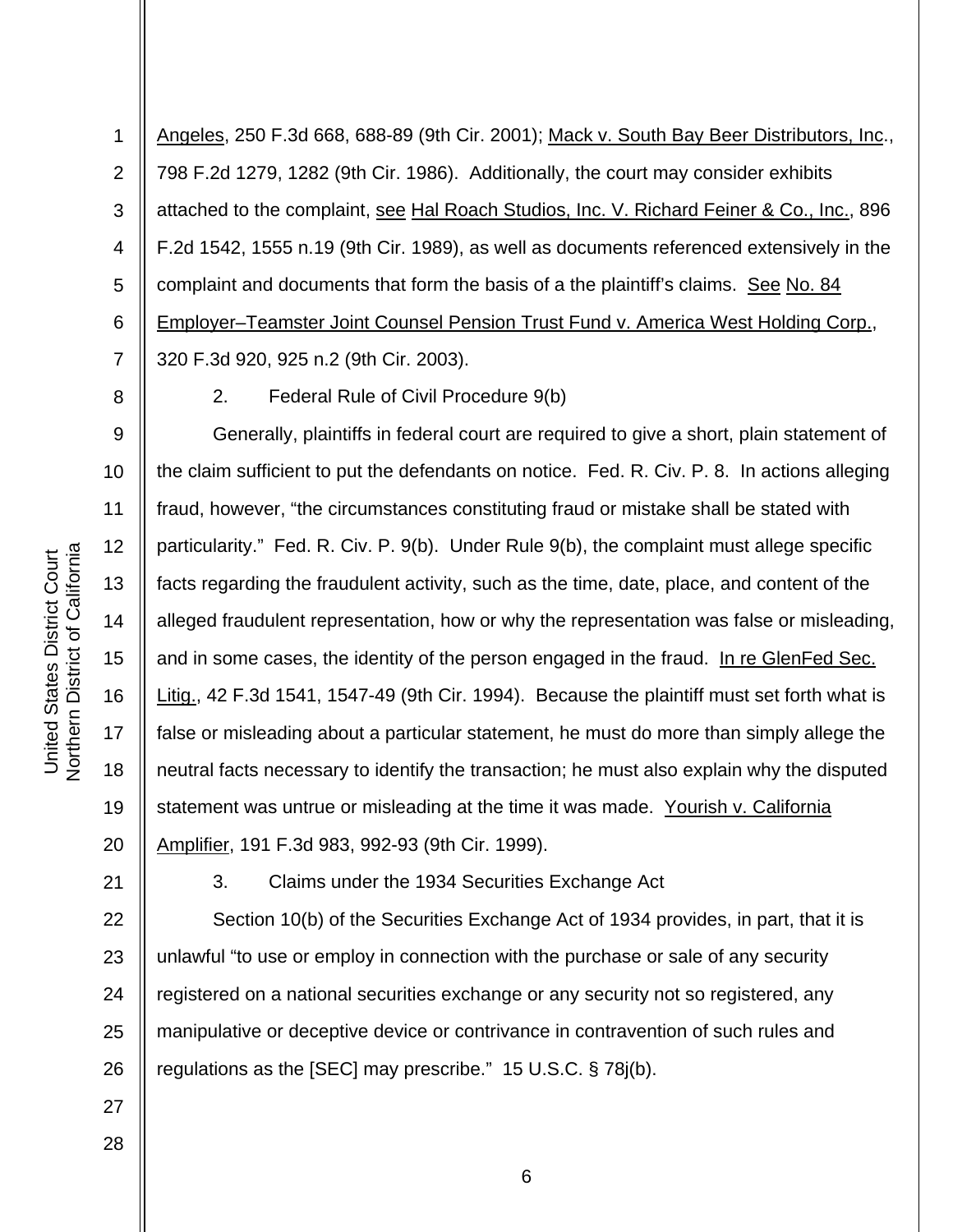1 2 3 4 5 6 7 8 9 10 11 12 13 14 15 16 17 18 19 20 21 22 23 24 25 Rule 10b-5 makes it unlawful for any person to use interstate commerce: (a) To employ any device, scheme, or artifice to defraud, (b) To make any untrue statement of a material fact or to omit to state a material fact necessary in order to make the statements made, in the light of the circumstances under which they were made, not misleading, or (c) To engage in any act, practice, or course of business which operates or would operate as a fraud or deceit upon any person, in connection with the purchase or sale of any security. 17 C.F.R. § 240.10b-5. In order to state a claim under § 10(b) of the 1934 Act and Rule 10b-5, a plaintiff must allege: (1) the use or employment of a manipulative or deceptive device or contrivance; (2) scienter, i.e., wrongful state of mind; (3) a connection with the purchase or sale of a security; (4) reliance, often referred to as "transaction causation;" (5) economic loss; and (6) loss causation, i.e., a causal connection between the manipulative or deceptive device or contrivance and the loss. Simpson v. AOL Time Warner, 452 F.3d 1040, 1047 (9th Cir. 2006); see also Dura Pharmaceuticals, Inc. v. Broudo, 544 U.S. 336, 341-42 (2005). The misstatement or omission complained of must have been misleading; in the case of an omission, "[s]ilence, absent a duty to disclose, is not misleading under Rule 10b-5." Basic, Inc. v. Levinson, 485 U.S. 224, 239 n.17 (1988). 4. The Private Securities Litigation Reform Act It has long been established that claims brought under Rule 10b-5 and § 10(b) must meet the particularity requirements of Rule 9(b). See In re Daou Sys. Inc. Sec. Litig., 411 F.3d 1006, 1014 (9th Cir. 2005). In addition, the enactment of the Private Securities Litigation Reform Act ("PSLRA") in 1995 altered pleading requirements for actions brought under the 1934 Exchange Act. Id. The PSLRA was enacted to establish uniform and stringent pleading requirements

26 27 28 for securities fraud actions, and "to put an end to the practice of pleading 'fraud by hindsight.'" In re Silicon Graphics, 183 F.3d at 958. The PSLRA heightened the pleading requirements in private securities fraud litigation by requiring that the complaint plead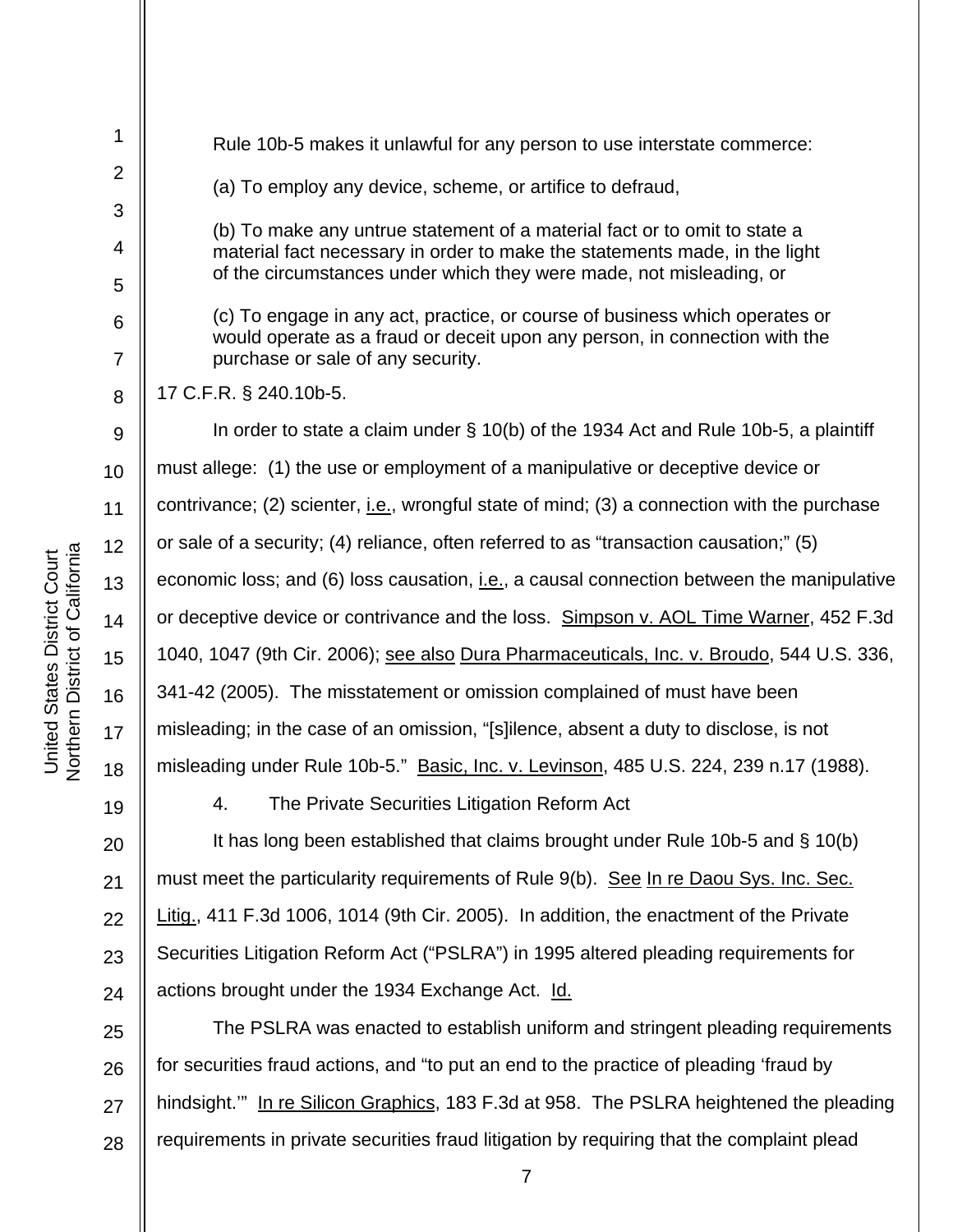2 3

4

5

6

7

8

9

10

11

12

13

14

15

16

17

18

19

20

1

both falsity and scienter with particularity. In re Vantive Corp. Sec. Litig., 283 F.3d 1079, 1084 (9th Cir. 2002). If the complaint does not satisfy these pleading requirements, the court, upon motion of the defendant, must dismiss the complaint. 15 U.S.C. § 78u- $4(b)(3)(A)$ .

Under the PSLRA – whether alleging that a defendant "made an untrue statement of a material fact" or alleging that a defendant "omitted to state a material fact necessary in order to make the statements made, in the light of the circumstances in which they were made, not misleading" – the complaint must specify each statement alleged to have been false or misleading, specify the reason or reasons why each such statement is misleading, and, if an allegation regarding the statement or omission is made on information and belief, state with particularity all facts on which that belief is formed. 15 U.S.C. § 78u-4(b)(1). If the challenged statement is not false or misleading, it does not become actionable merely because it is incomplete. In re Vantive, 283 F.3d at 1085; Brody v. Transitional Hosp. Corp., 280 F.3d 997, 1006 (9th Cir. 2002).

In addition – whether alleging that a defendant "made an untrue statement of material fact" or alleging that a defendant "omitted to state a material fact" – the complaint must, with respect to each alleged act or omission, "state with particularity facts giving rise to a strong inference that the defendant acted with the required state of mind." 15 U.S.C. § 78u-4(b)(2). In the Ninth Circuit, the required state of mind is "deliberate or conscious recklessness." In re Silicon Graphics, 183 F.3d at 979.

21 22 23 24 25 26 27 28 Because falsity and scienter in securities fraud cases are generally strongly inferred from the same set of facts, the Ninth Circuit has incorporated the falsity and scienter requirements into a single inquiry. No. 84 Employer-Teamster Joint Council Pension Trust Fund v. America West Holding Co., 320 F.3d 920, 932 (9th Cir. 2003). In addition, when considering whether plaintiffs have shown a strong inference of scienter, "the district court must consider all reasonable inferences to be drawn from the allegations, including inferences unfavorable to the plaintiffs." Gompper v. VISX, Inc., 298 F.3d 893, 897 (9th Cir. 2002) (noting the "inevitable tension . . . between the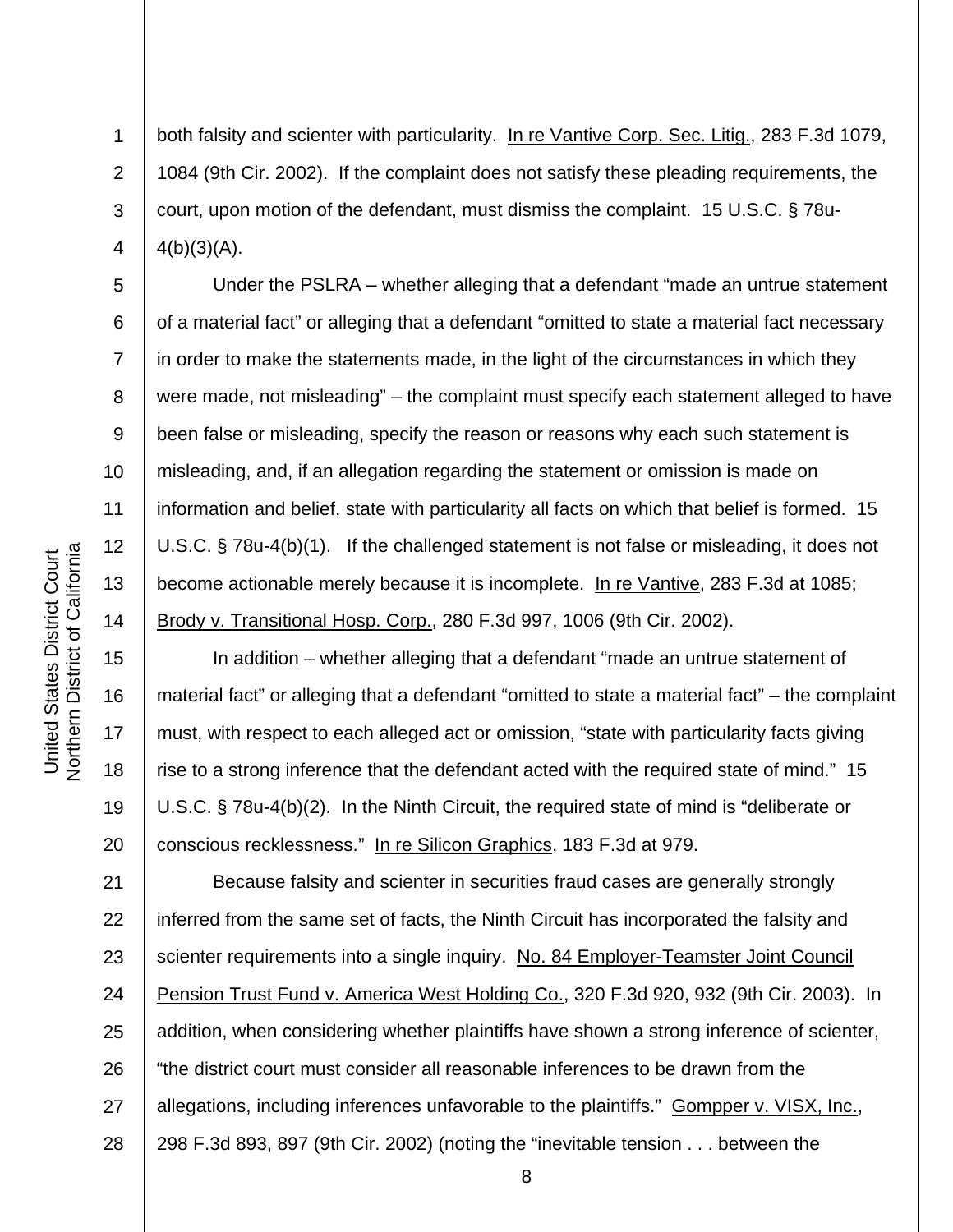1 2 3 4 customary latitude granted the plaintiff on a [12(b)(6)] motion to dismiss . . . and the heightened pleading standard set forth under the PSLRA). In other words, the court must consider all the allegations in their entirety in concluding whether, on balance, the complaint gives rise to the requisite inference of scienter. Id.

B. Legal Analysis

 Although the complaint groups together all of defendants' alleged false/misleading statements into a single section, the parties' briefs separate them into three categories: (1) statements about Imperva's competitive success (especially in relation to IBM); (2) statements about Imperva's superior technology; and (3) revenue guidance for the first quarter of 2014 ("1Q14"). The court will address each category in turn.

Northern District of California **Northern District of California** United States District Court United States District Court

5

6

7

8

9

10

11

12

13

14

15

16

17

18

19

20

21

22

23

1. Statements about Imperva's competitive success

 In general, this category consists of statements that Imperva had a "very strong" win-loss ratio against its competitors (Complaint, ¶ 82), that it "beat IBM four out of five times" (¶ 92), and that it was experiencing "strong demand" for its product (¶ 84). Plaintiff alleges that these statements "created an impression about Imperva's competitive success that differed from the one that existed internally." Plaintiff further alleges that, with respect to competition with IBM, defendants were misleading in attributing IBM's success to "taking the CEO to Augusta National to play a round of golf," and by stating that "the companies that we compete against I think rely a little bit more on their political connections and a little less on their innovations to compete against us." Complaint, ¶¶ 91-92. Plaintiff claims that these statements were misleading in "omitting any reference to the success IBM was having by 'discounting/bundling' through its enterprise agreements."

24 25 26 27 28 In attempting to explain why the above statements were false and misleading, plaintiff alleges that "defendants failed to tell investors [] that Imperva was losing deals for its largest and most profitable SecureSphere product to IBM because IBM was offering its security solutions (which offered equivalent protection) at low cost, and in a way that permitted customers to defer costs." Complaint, ¶¶ 39, 83, 86, 93. Plaintiff's allegations,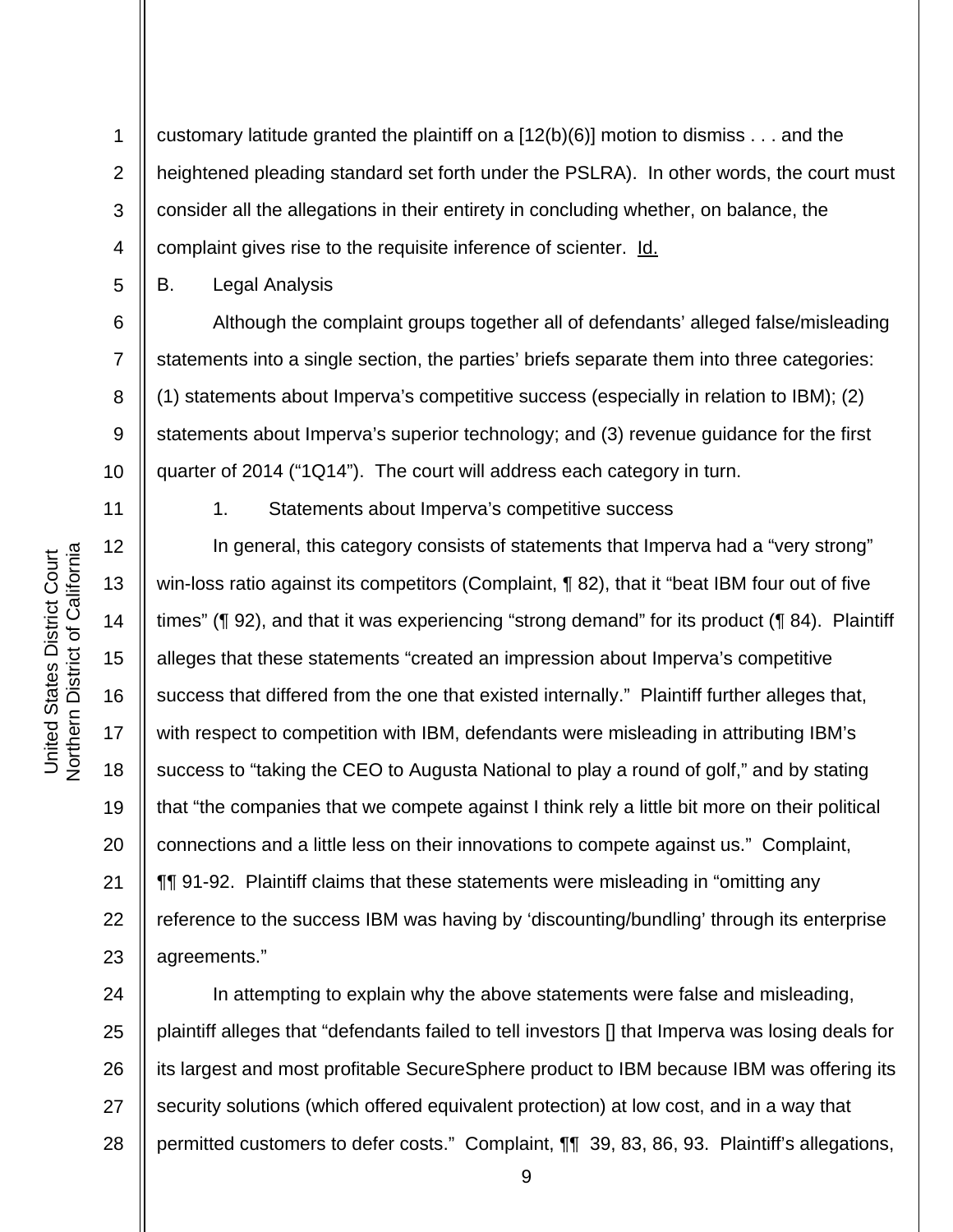8

9

10

11

12

13

14

15

16

17

18

19

20

21

1 2 3 4 5 6 7 if true, undermine defendants' stated reasons for losing deals to IBM, but do not undermine the assertion that it had a "very strong" win-loss ratio, that it was experiencing "strong demand," or even that it "beat IBM four out of five times." In fact, the "very strong" and "strong demand" statements are the type of vague, optimistic, subjective assessments that the Ninth Circuit has found not to be capable of objective verification, and thus not actionable under the securities laws. See, e.g., Oregon Public Employees Retirement Fund v. Apollo Group Inc., 774 F.3d 598, 606 (9th Cir. 2014).

While the statement about "beat[ing] IBM four out of five times" is certainly capable of objective verification, plaintiff has not pled any facts indicating that Imperva was not actually beating IBM four out of five times. As mentioned above, the complaint's allegations undermine only defendants' stated reasons for why Imperva lost any deals to IBM.

Plaintiff's opposition brief similarly fails to allege any facts that would undermine the statement that Imperva beat IBM four out of five times. Plaintiff insists that the complaint's allegations are sufficient because they "contrast[] defendants' statements about Imperva's competitive success with the truth that Imperva: (1) regularly lost out on SecureSphere deals to IBM, whose practice of 'discounting/bundling' through its enterprise agreements made the product essentially free in the near term; and (2) lacked a mainframe offering to compete with IBM in the largest on-premise deals." Dkt. 43 at 9. Again, plaintiff succeeds at undermining only defendants' stated reasons for losing deals to IBM.

22 23 24 25 26 27 28 Regarding the statement attributing IBM's success to "taking the CEO to Augusta National to play a round of golf," and the statement regarding competitors' use of "political connections," the court does find that plaintiff has adequately pled that those statements were misleading. By omitting and/or glossing over the other alleged reasons for IBM's successes (i.e., lower prices, including through the bundling of products), defendant Schmid created a false impression that Imperva's competitive losses were due solely to IBM taking CEOs out to golf, rather than due to IBM's competitive pricing and bundling.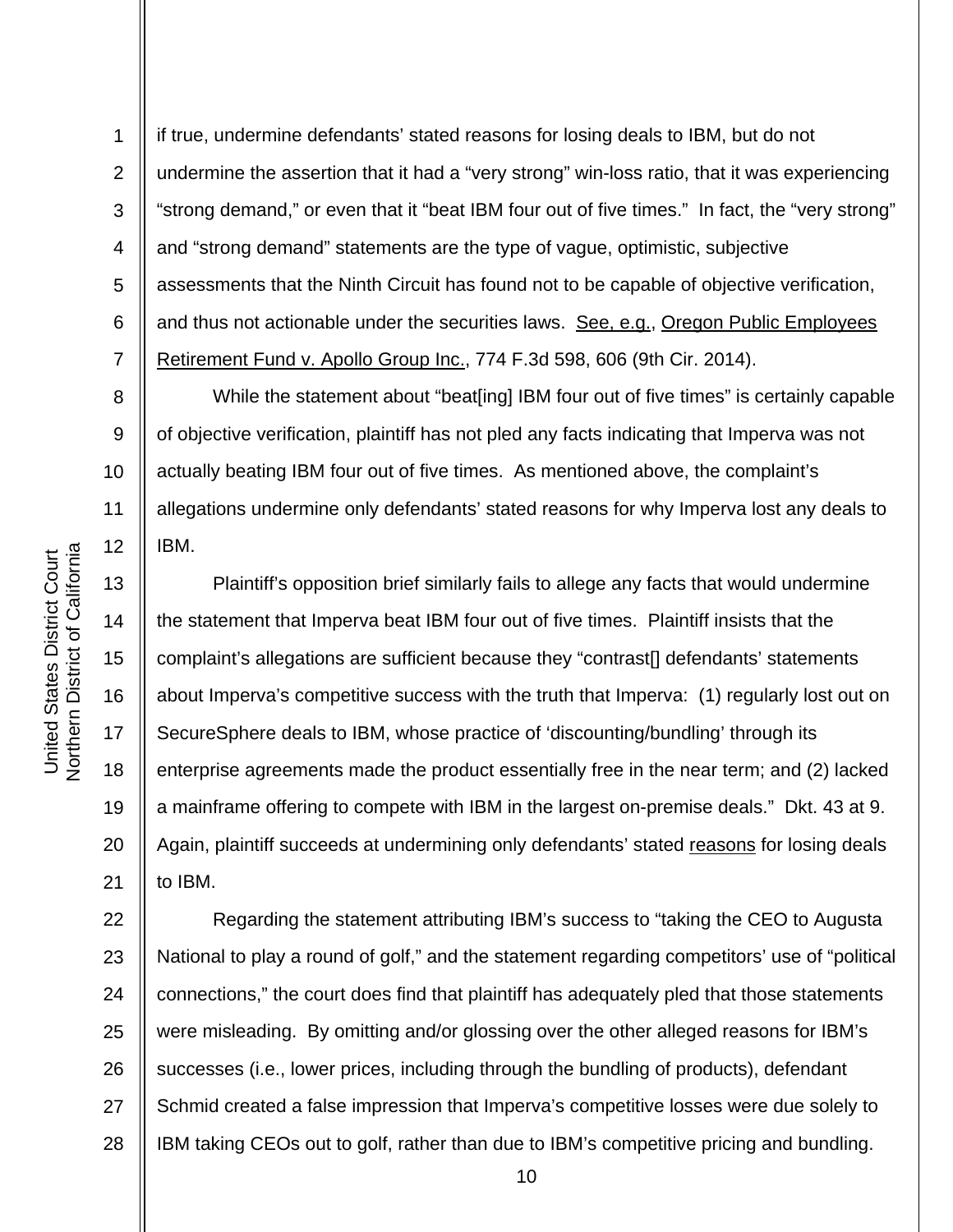4 5 6 7 8 9 10 11 Northern District of California 12 United States District Court<br>Northern District of California United States District Court 13 14 15 16 17

18

22

23

24

25

26

27

1

2

3

These statements are analogous to the ones in In re HP Securities Litigation, in which HP's CEO was discussing the weak performance of one of its acquisitions, but omitted the fact that she was considering accounting fraud as the reason for the weak performance, and instead claimed that the weak performance was a function of transitioning from a startup to a larger corporation. 2013 WL 6185529 (N.D. Cal. Nov. 26, 2013). The HP court found that the CEO "was not required to speak of" the company's weakness, but that "the decision to put forward entrepreneurial challenges as an explanation while choosing not even to mention the alternative possibility of accounting fraud, which she knew to be plausible, constitutes a material omission."  $Id$ . at \*9. The court went on to say that "context matters," and that "the context of [the CEO's] statements would have called for her to either decline to answer the question or to at least mention the possibility that something other than entrepreneurial scaling challenges explained" the weak performance. Id.

2. Statements about Imperva's technology

This category consists of statements that "Imperva is the only provider to offer a comprehensive integrated data center security solution" (Complaint, ¶ 82), that "technically, we're better or we wouldn't win four out of five times (¶ 92), and that "we have superior technology to IBM, no question" (¶ 92).

19 20 21 Plaintiff puts forth a number of reasons why these statements regarding technological superiority were false and misleading. In the complaint, plaintiff alleges as follows:

Imperva was facing intense competition in its flagship web application firewall from vendor F5 Networks, which was either extending sales cycles for Imperva or costing it market share. As an analyst would explain after the class period, "[o]ur most recent channel checks suggest F5 Networks . . . has significantly enhanced its WAF solution when compared to Imperva's and we believe F5 is at least extending sales cycles for Imperva, if not taking share." To make the competitive landscape worse for Imperva, IBM and F5 Networks had formed a partnership to offer a solution that strengthened their already formidable offerings.

28 Complaint, ¶ 94.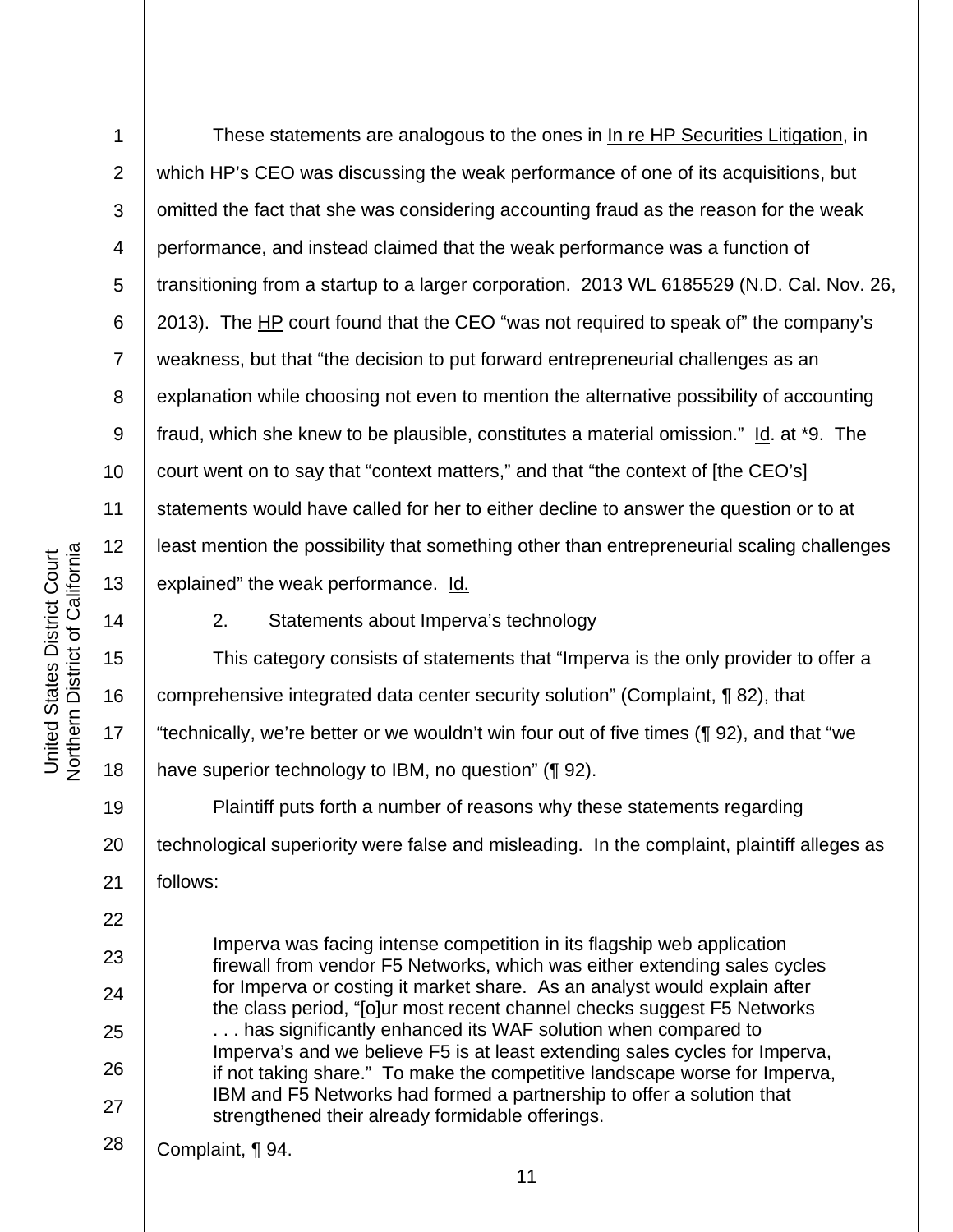The court fails to see how any of the above allegations regarding competition from F5 Networks serves to render defendants' statements regarding technological superiority false or misleading. Plaintiff offers no explanation as to the significance of F5's "enhanced . . . WAF solution" or how the existence of F5's product is inconsistent with defendants' statements regarding technological superiority.

In his opposition, plaintiff no longer relies on allegations regarding F5's enhanced WAF solution, and instead argues that "what made these statements [regarding] technological superiority] false and misleading is the undisclosed truth that Imperva could not compete with IBM in the largest mainframe opportunities because of its technological dependency on an outside OEM provider." Dkt. 43 at 12. However, plaintiff has alleged no facts supporting his allegation that Imperva's reliance on an OEM provider rendered its product inherently inferior from a technological standpoint.

Plaintiff's opposition cites an analyst's opinion stating that Imperva's "lack of mainframe coverage forced Imperva to acquire Tomium in February of 2014. Dkt. 43 at 12 (citing Complaint at ¶ 70). However, as defendants argue in their reply, even before Imperva's purchase of Tomium, it was "utilizing Tomium Software as the original equipment manufacturer for its mainframe database auditing agent," ultimately "elect[ing] to purchase it" in February 2014. Dkt. 48 at 6. Plaintiff does not provide any basis for drawing a distinction between Imperva's use of a third-party mainframe solution (which occurred until Imperva's acquisition of Tomium) as opposed to an in-house mainframe solution. Plaintiff does not dispute that Imperva, while lacking its own mainframe solution, was still able to offer a mainframe solution to its customers. As a result, the court finds no basis for plaintiff's allegations that defendants' statements regarding Imperva's technological superiority were false and/or misleading.

25 26 27 28 3. Revenue guidance for 1Q14 Plaintiff challenges defendants' revenue guidance for the first quarter of 2014, which was made on a conference call on February 6, 2014. Defendant Kramer announced a forecast of \$36 million to \$37 million in first-quarter revenue. In the

1

2

3

4

5

6

7

8

9

10

11

12

13

14

15

16

17

18

19

20

21

22

23

24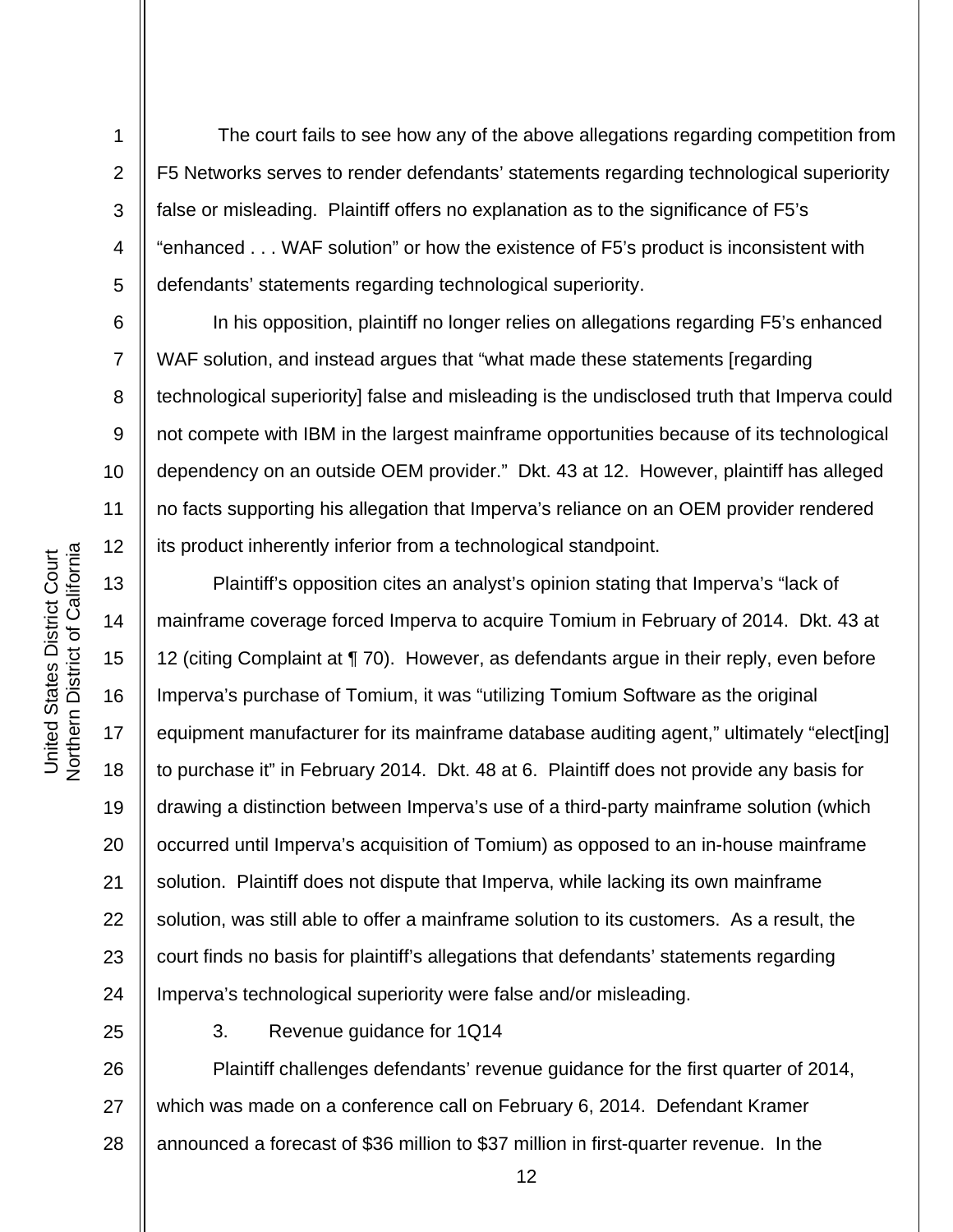complaint, plaintiff alleges that the guidance was false and misleading or made without a

reasonable basis for the following reasons:

[A]t the same time that defendants were boasting about Imperva's dominance in the industry, it faced a number of troubling facts that severely hindered Imperva's ability to sell its flagship SecureSphere products, including: (a) Imperva was losing deals to IBM because it was offering its security solutions (which offered equivalent protection) at a low cost, and in a way that permitted customers to defer costs for IBM solutions until the renewal of their enterprise agreement with IBM; (b) Imperva was unable to compete for the largest enterprise deals because Imperva's products did not have meaningful or reliable mainframe coverage and faced the "perceived risk of losing access to the mainframe technology agent" that they belatedly sought to redress with the Tomium asset acquisition; and (c) IBM had advanced its already competitive offering by developing a comprehensive security solution and had partnered with F5 Networks, which had significantly closed any feature advantage that Imperva had with its web application firewall.

Complaint, ¶ 98.

In their motion, defendants argue that plaintiff has provided no facts indicating that the revenue guidance was false when made, and further argue that the guidance is protected by the PSLRA's safe harbor for forward-looking statements.

 The safe harbor protects "forward-looking statements" as long as those statements are "identified as a forward-looking statement," and are "accompanied by meaningful cautionary statements identifying important factors that could cause actual results to differ materially from those in the forward looking statement." In re Cutera, 610 F.3d 1103, 1111 (9th Cir. 2010). Even in the absence of such cautionary language, the safe harbor may still apply if the speaker did not have actual knowledge of the statement's falsity. However, if the cautionary language is present, the speaker's state of mind is irrelevant, and the safe harbor applies regardless of any knowledge of falsity. Id. at 1112.

25 26 27 28 Defendants note that, on the call, the company expressly stated that it would be making "forward-looking statements regarding future events and future financial performance of the company," and that such statements were "subject to material risks and uncertainties that could cause actual results to differ materially from those in the

1

2

3

4

5

6

7

8

9

10

11

12

13

14

15

16

17

18

19

20

21

22

23

24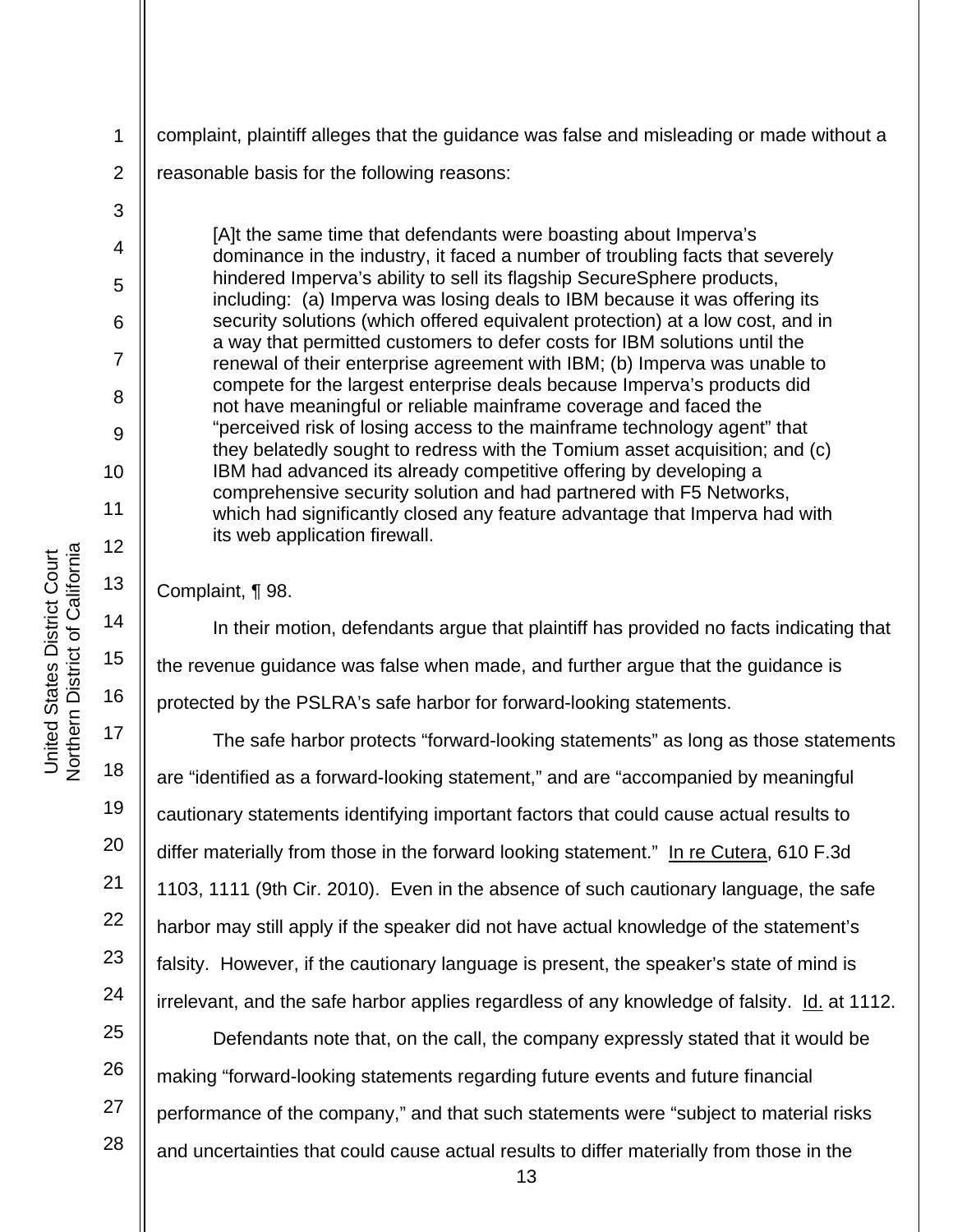4

5

6

7

8

9

10

11

12

13

14

15

16

17

18

19

20

21

22

1 2 3 forward-looking statements." Dkt. 36 at 10. Defendants specifically pointed investors to the "risk factors" described in their press release, such as the "intensely competitive" presence of IBM and the expectation that "competition would intensify."

 Plaintiff responds by arguing that the case law requires cautionary statements to be "precise" and to "directly address" the future projections. See Provenz v. Miller*,* 102 F.3d 1478, 1493 (9th Cir. 1996). "Blanket warnings that securities involve a high degree of risk are insufficient." Id.

 Plaintiff is correct that the cautionary language on the call was very general, making vague references to "competition" without providing any insight as to the reasons for IBM's success or the shortcomings of Imperva. The cautionary language would not put an investor "sufficiently on notice of the danger of the investment to make an intelligent decision about it," as required to qualify for the safe harbor's first prong. In re Immune Response, 375 F.Supp.2d 983, 1033 (S.D. Cal. 2005) (citing Harris v. Ivax, 182 F.3d 799 (11th Cir. 1999)).

 However, in addition to the vague cautionary language provided on the conference call, defendants also directed listeners to the list of "risk factors" in its most recent Form 10-Q. In the 10-Q, defendants are much more specific regarding the competition posed by IBM and others. They specifically warn that Imperva's competitors "could reduce the price of their competing products," and that "customers may elect to accept a bundled product offering from our competitors." Dkt. 38, Ex. F at 37. The "risk factors" also mention the "consolidation in our industry" which "increases the likelihood of competition based on integration or bundling." Id.

23 24 25 26 27 28 The cautionary language provided in the Form 10-Q does directly address two of the alleged omissions identified by plaintiff: that IBM was able to offer products at a lower cost, and that it had partnered with other companies in order to offer comprehensive and integrated solutions. With regard to Imperva's lack of a mainframe solution, as mentioned above, the court finds that plaintiff has not pled sufficient facts to show that Imperva's use of Tomium's third-party mainframe solution was disadvantageous in any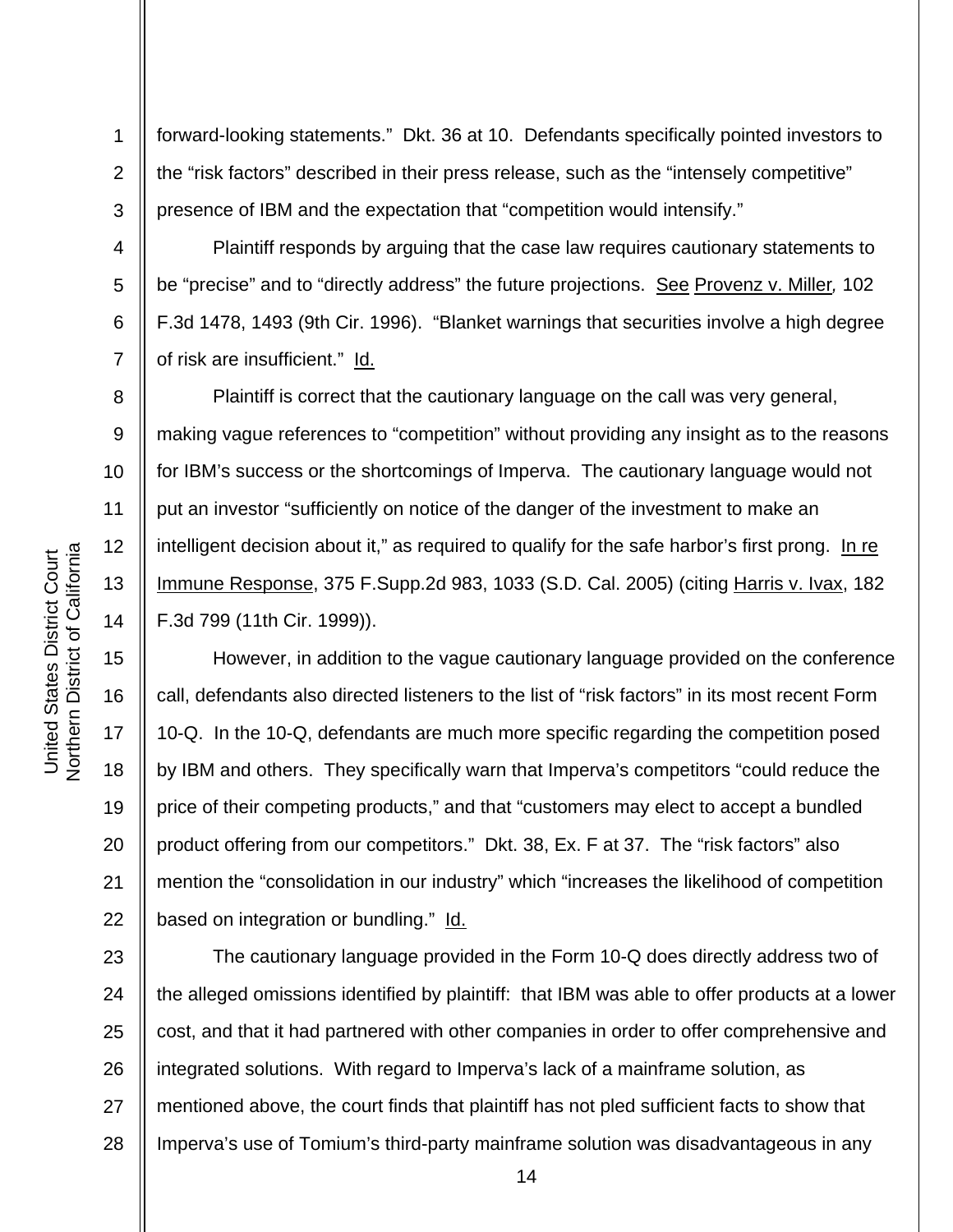way. Thus, the court finds that defendants' cautionary language does address the relevant concerns identified by plaintiff in his complaint.

 However, in his opposition, plaintiff identified a new basis on which to claim that the revenue guidance was false and/or misleading. Plaintiff claims that, in order to meet the revenue guidance, Imperva would have had to achieve an unrealistic level of growth in its SecureSphere product. Specifically, "SecureSphere sales thus had to reach between \$17.8 million (25.9% year-over-year growth) and \$18.3 million (29.45% yearover-year growth) to meet guidance," even though "SecureSphere, in fact, had not grown at the low end of 26% in any quarter over the previous year, except for the fourth quarter (Imperva's seasonably strongest) when it grew at 29%." See Dkt. 43 at 14. Plaintiff provides further detail on his calculations in his opposition brief, concluding that "defendants had no real basis for the outsized guidance they gave for 1Q14." Id. at 14, n.6.

 In their reply, defendants characterize this "unpleaded mathematical exercise" as "speculative." Indeed it is, but some level of speculation is permitted under the PSLRA, which allows plaintiffs to make allegations based on information and belief, so long as they state with particularity all facts on which that belief was formed. Plaintiff may allege that defendants had no reasonable basis on which to issue their revenue guidance, and may support those allegations with facts regarding past revenue growth – and past growth of the SecureSphere product in particular. However, as defendants point out, this theory is not pled in the complaint, and thus cannot provide a basis for denying defendants' motion.

23 24 25 26 27 28 Overall, with regard to all three categories of false/misleading statements, the court finds that plaintiff's complaint suffers from a lack of precision. While plaintiff has identified some statements that could give rise to a viable claim (in particular, the "political connections" statements), the complaint lumps those statements in with statements that are far too vague to be actionable (such as Imperva experiencing "strong demand" or having a "very strong" win-loss ratio against its competitors) along with

1

2

3

4

5

6

7

8

9

10

11

12

13

14

15

16

17

18

19

20

21

22